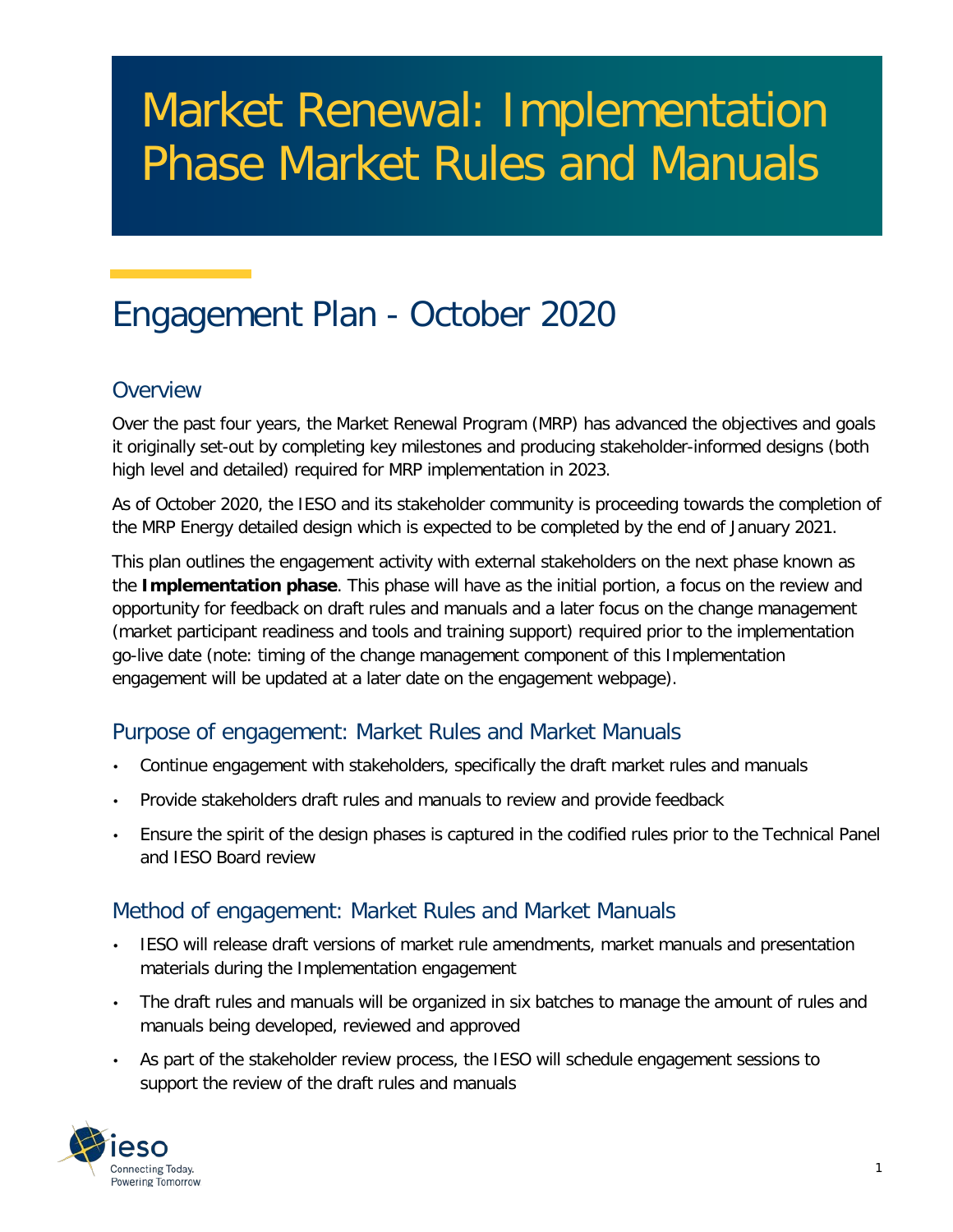- At these engagement sessions, stakeholders will have been asked to review the rules, manuals and any presentations in advance which will highlight the material changes to the current market and allow stakeholders an opportunity to ask about any of the changes in the documents that may be of interest
- IESO Engagement staff will act to facilitate these discussions and bring subject matter experts to the discussion as needed
- A parallel process to educate and engage the Technical Panel will also take place, and stakeholder can follow along on with this discussion through the webpage (where materials and meeting information are posted)
- IESO will support stakeholders in their review of interdependent rule chapters and topics where required and will provide Technical Panel information on the engagement and the responses from stakeholders
- Depending on feedback or points of contention, additional engagement opportunities would be considered

## Draft Rules and Manuals Engagement Schedule

The IESO will update the [Engagement webpage](https://ieso.ca/Market-Renewal/Stakeholder-Engagements/Implementation-Engagement-Market-Rules-and-Market-Manuals) with the schedule for reviewing the batches of rules and manuals.

Meeting Format and Materials: The format and materials for each engagement session will be consistent across the different batches. The IESO will prepare and post a presentation to summarize the draft rules and manuals for a stakeholder discussion two weeks in advance of each meeting. In addition to the presentation, draft rules and manuals for each batch will be posted with the presentation two weeks in advance of each meeting. There will be six batches, as listed below.

- Batch: Market Entry and Prudentials (Q4 2020)
- Batch: Market Settlement, Metering & Billing
- Batch: Market Power Mitigation
- Batch: Day-Ahead Market (DAM) Calculation Engine, Pre-Disptach (PD) Calculation Engine, Real-Time Market (RTM) Calculation Engine
- Batch: Offers, Bids and Data Integration and Grid and Market Operations
- Batch: Omnibus

The IESO will be taking a tailored approach to bringing forward the different batches of rules and manuals, providing more time for engagement and feedback on some of the more detailed or expansive changes, to help to focus the time and effort needed from stakeholders to review.

#### Updating and Finalizing Draft Materials

As the batches of rules and manuals are reviewed, commented on and, if required, revised, they will be re-posted to the Implementation engagement webpage.